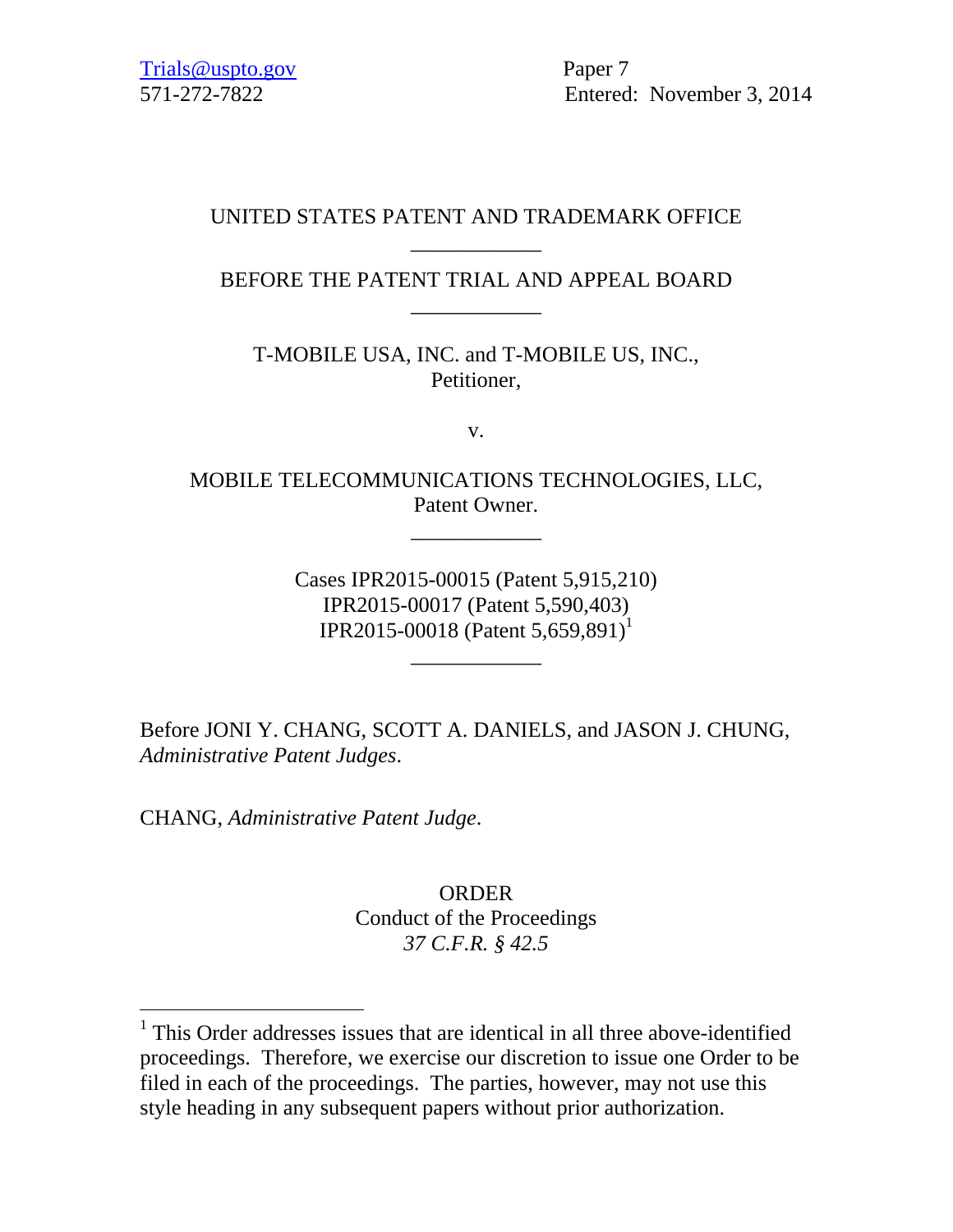## IPR2015-00015 (Patent 5,915,210), IPR2015-00017 (Patent 5,590,403), IPR2015-00018 (Patent 5,659,891)

On October 31, 2014, a conference call was held between respective counsel for the parties and Judges Chang, Daniels, and Chung. Petitioner, T-Mobile USA, Inc. and T-Mobile US, Inc. (collectively "T-Mobile"), requested the conference call to seek clarification on 37 C.F.R. § 42.6(a)(3), concerning incorporation by reference, and to request leave to file a corrected declaration in each of the above-identified proceedings. Patent Owner, Mobile Telecommunications Technologies, LLC ("M-Telecom"), opposed. We considered both parties' arguments and the specific facts before us. In light of the circumstances, T-Mobile's request is *granted*.

### *Improper Incorporation by Reference and Combination of Documents*

 On October 3, 2014, T-Mobile filed each of its Petitions with, *inter alia*, two Exhibits: (1) a Declaration of Dr. Behnaam Aazhang (Ex. 1017<sup>2</sup>); and (2) a copy of the Declaration of Dr. Apostoloski Kakaes that was filed by Apple Inc. ("Apple") in *Apple Inc. v. Mobile Telecommunications Technologies, LLC*, Case IPR2014-01032 (PTAB June 27, 2014) (Ex. 1003).

 Each of the T-Mobile Petitions cites to both Declarations for support. For instance, the Petition filed in IPR2015-00017 provides:

Additional explanation and support for each ground is set forth in Dr. Behnaam Aazhang's declaration, Ex. TMO1017, which adopts and incorporates by reference the relevant parts of the declaration of Dr. Kakaes, Ex. TMO1003 ("Kakaes"), from the Apple IPR.

Paper 1, 4.

 $\overline{a}$ 

<sup>&</sup>lt;sup>2</sup> For the purpose of clarity and expediency, we treat IPR2015-00017 as representative, and all citations are to IPR2015-00017 unless otherwise noted.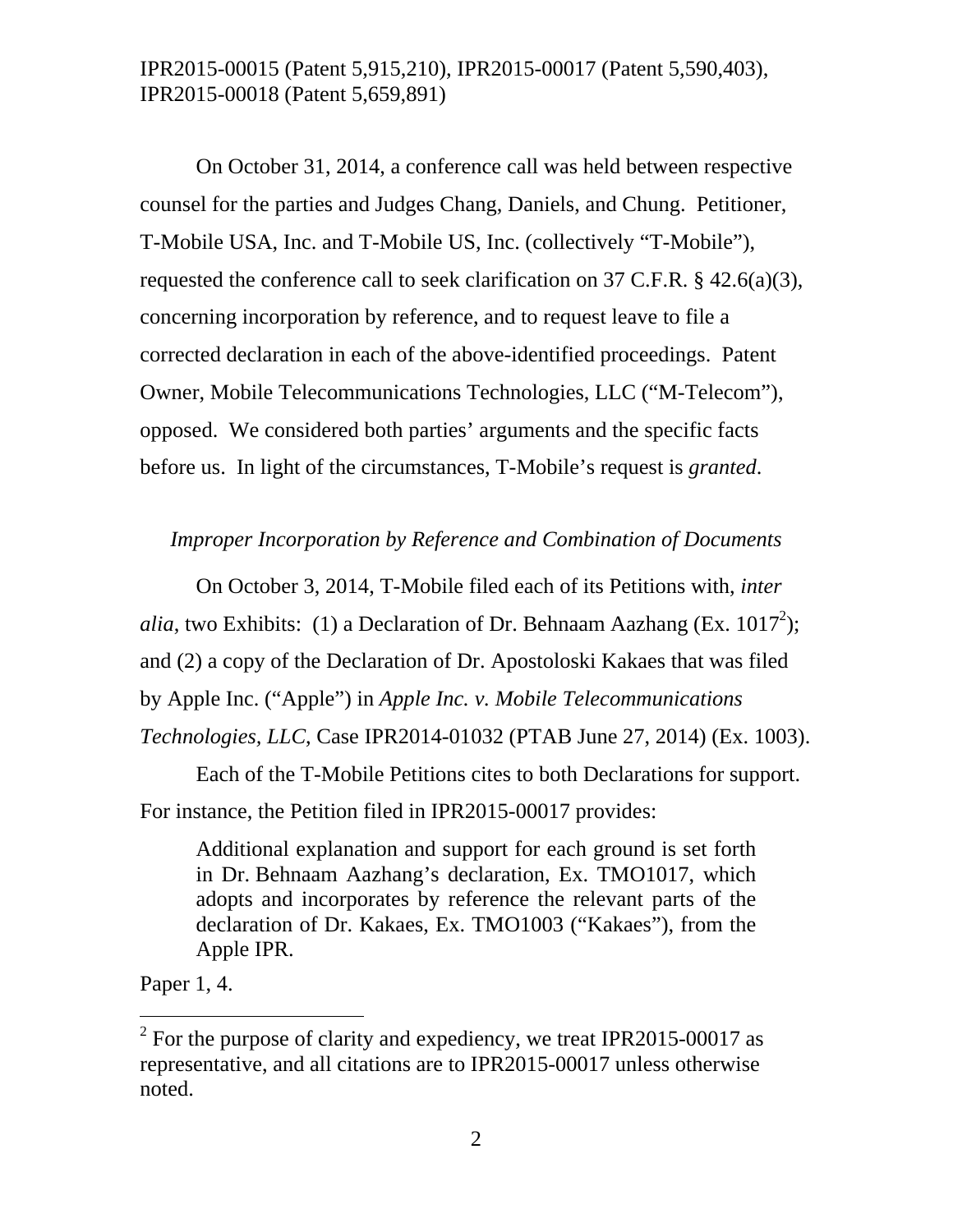For example, as described by Dr. Kakaes and adopted by Dr. Behnaam Aazhang–both of whom are authorities in the field of wireless communication–Linquist describes a communications system that includes antenna towers for transmission of information in a simulcast manner. Linquist, Ex. TMO1004 at 3:51-60, 4:2-8; *see also* Kakaes at ¶ 27.

*Id*. at 14–15.

The Declaration of T-Mobile's expert witness, Dr. Aazhang,

incorporates by reference a large portion of the Declaration of Apple's

expert witness, Dr. Kakaes. Specifically, Dr. Aazhang testifies:

I note that Dr. Kakaes' Declaration performs essentially the same analysis and comes to the same conclusions that I come to myself. Therefore rather than preparing paragraphs of my own declaration that would contain essentially the same analysis as in Dr. Kakaes' Declaration, *I hereby adopt certain portions of the Dr. Kakaes' Declaration as if they were my own, and incorporate them by reference into my declaration; specifically, ¶¶ 17-65 of Dr. Kakaes' Declaration*, which include a brief overview of the '403 patent and an analysis of certain subject matter in the three references.

Ex.  $1017 \text{ T}$  20 (emphasis added).

 During the conference call, T-Mobile argued that the provisions of 37 C.F.R. § 42.6(a)(3) do not apply to Dr. Aazhang's Declaration, as the rule only prohibits incorporating *arguments* by reference, and Dr. Aazhang's Declaration contains *testimonial evidence* and not arguments. We disagreed with T-Mobile's narrow interpretation of the rule.

As we explained during the conference call, 37 C.F.R. § 42.6(a)(3) in its entirety provides:

*Incorporation by reference; combined documents*. Arguments must not be incorporated by reference from one document into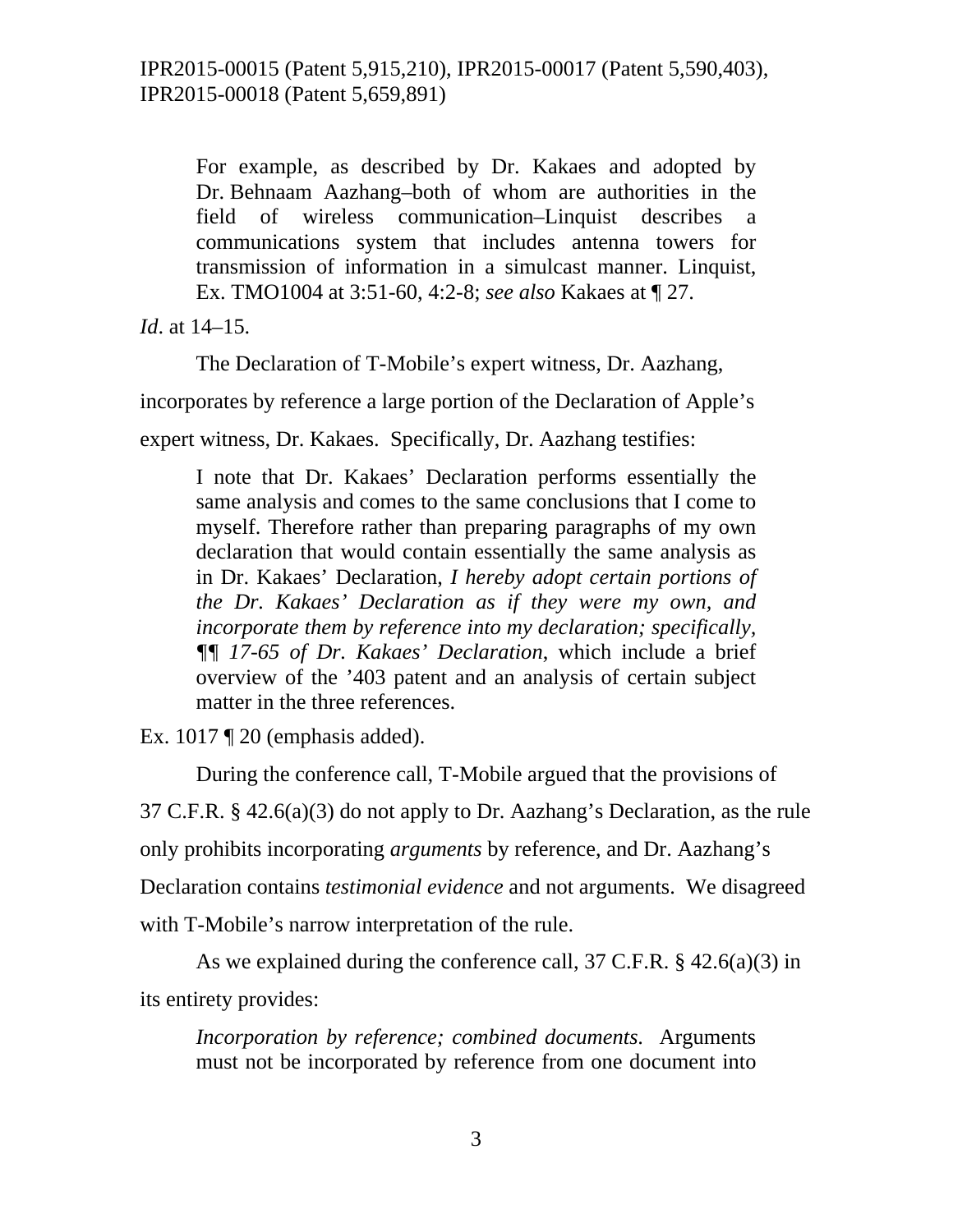another document. Combined motions, oppositions, replies, or other combined documents are not permitted.

T-Mobile's argument narrowly focused only the first word of the first sentence of the rule, and failed to consider the rule as a whole. Notably, the second sentence provides "[c]ombined motions, oppositions, replies, or other combined documents are not permitted." Here, the present record shows that T-Mobile essentially combined Dr. Aazhang's Declaration with the Declaration of Apple's expert witness. Such a combination of documents clearly is not permitted under  $37 \text{ C.F.R. }$  § 42.6(a)(3).

#### *Early Correction Would Provide for Clarity*

During the conference call, T-Mobile also requested leave to file a corrected Declaration of Dr. Aazhang. M-Telecom opposed, alleging that T-Mobile should have conducted its own legal research earlier and made the correction before filing of the Petitions. M-Telecom further argued that granting T-Mobile the authorization to correct Dr. Aazhang's Declaration would prejudice M-Telecom because such correction is substantive.

We are not persuaded, however, that correcting Dr. Aazhang's Declaration to expressly include the materials that have been incorporated by reference would introduce substantive changes. As T-Mobile pointed out during the conference call, each Petition was filed with both Declarations, and it clearly cites to both Declarations for support. *See, e.g.*, Paper 1, 4, 14–15 (reproduced previously); Exs. 1003, 1017. More importantly, each Petition provides direct citations to the Declaration of Apple's expert witness and to the prior art references. *Id*.

4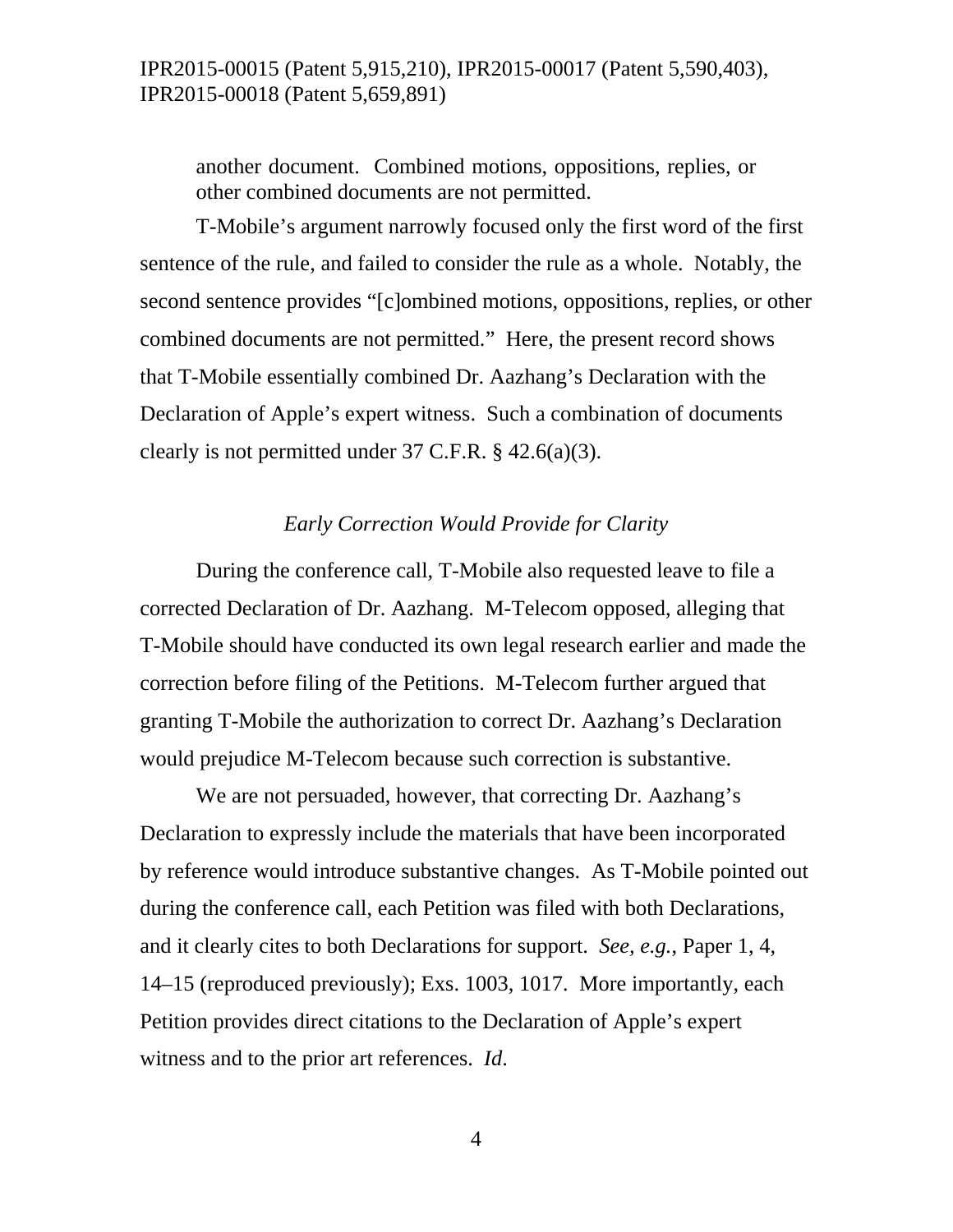IPR2015-00015 (Patent 5,915,210), IPR2015-00017 (Patent 5,590,403), IPR2015-00018 (Patent 5,659,891)

At this early stage of the proceedings, we also are not persuaded that correcting Dr. Aazhang's Declaration, without introducing any substantive change, would prejudice M-Telecom. M-Telecom was served on October 3, 2014, with a copy of each Petition and supporting evidence, including both Declarations. Paper 1. The Patent Owner Preliminary Response is due on January 15, 2015, in IPR2015-00018, and the Patent Owner Preliminary Responses are due on January 20, 2015, in IPR2015-00015 and IPR2015-00017. M-Telecom has adequate time to prepare its Patent Owner Preliminary Responses. M-Telecom did not articulate, nor can we discern, a sufficient reason as to why correcting the format of Dr. Aazhang's Declaration would impact M-Telecom's ability to timely file its Patent Owner Preliminary Responses. In fact, the corrected Declaration, most likely, would clarify the record and simplify discovery.

### *Conclusion*

In consideration of the foregoing, it is hereby:

ORDERED that T-Mobile is authorized to file in each of the aboveidentified proceedings, within five business days from the entry of this Order: (1) a corrected Declaration of Dr. Aazhang to expressly include the materials that have been incorporated by reference, without introducing any substantive change, and (2) a corrected Petition to change the citations correspondingly; and

FURTHER ORDERED that, should T-Mobile file a corrected Declaration of Dr. Aazhang and a corrected Petition in accordance with this Order, T-Mobile must file redline versions, as exhibits, to show the changes: